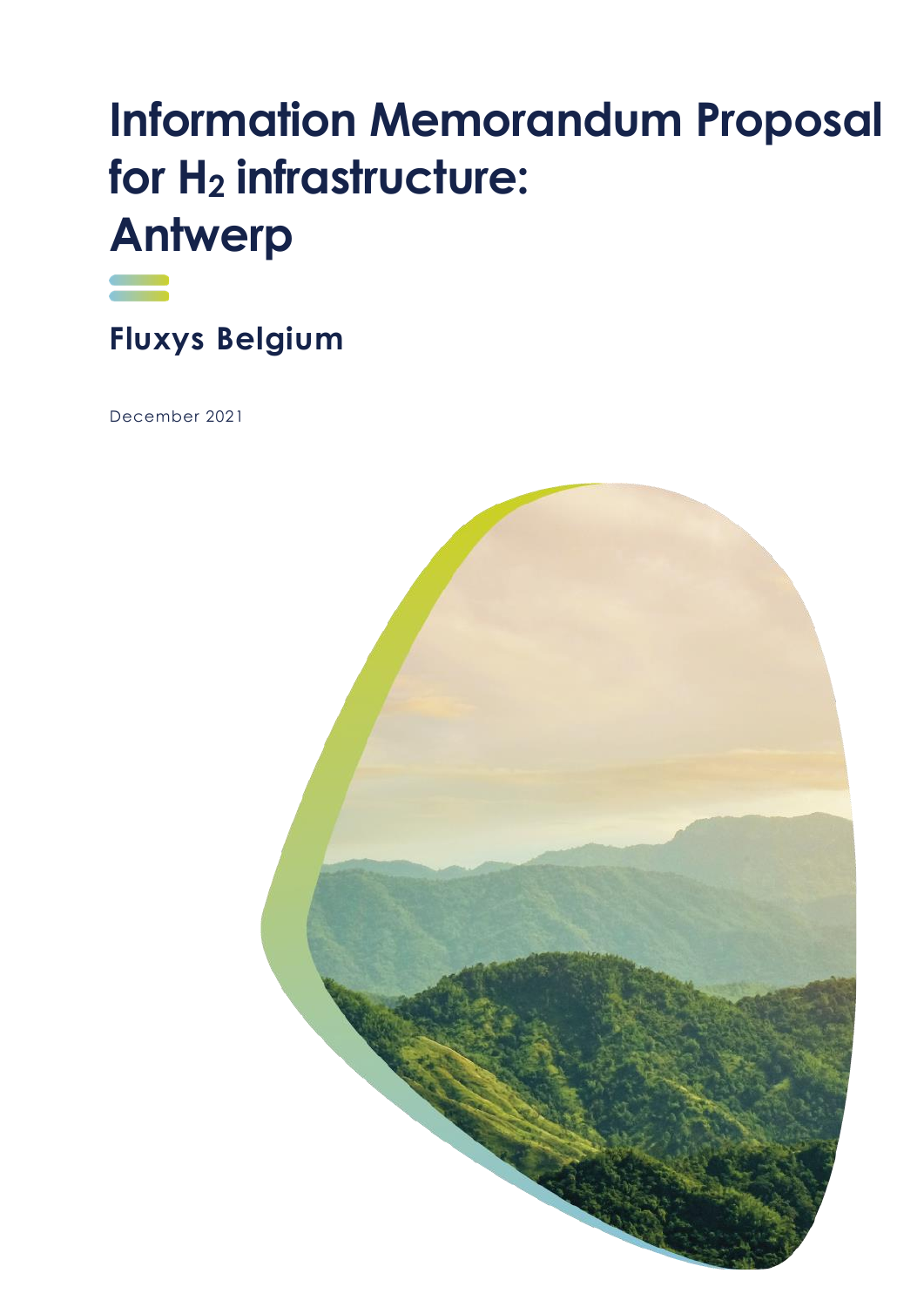### **Contents**

| 1. Project in the Antwerp port region |  |
|---------------------------------------|--|
| 2. Enter into Expression of Interest  |  |

#### Disclaimer

This document (the "Information Memorandum Proposal for H2 infrastructure: Antwerp") sets forth certain information regarding the transportation of H<sub>2</sub> which is considered as a solution to achieve the targets of decarbonisation. The information contained in this document reflects the point of view of Fluxys at this stage and is publicly disclosed for information purposes only and without any commitment whatsoever from Fluxys, and should not be considered to give rise to any contractual relationship between Fluxys and any interested party.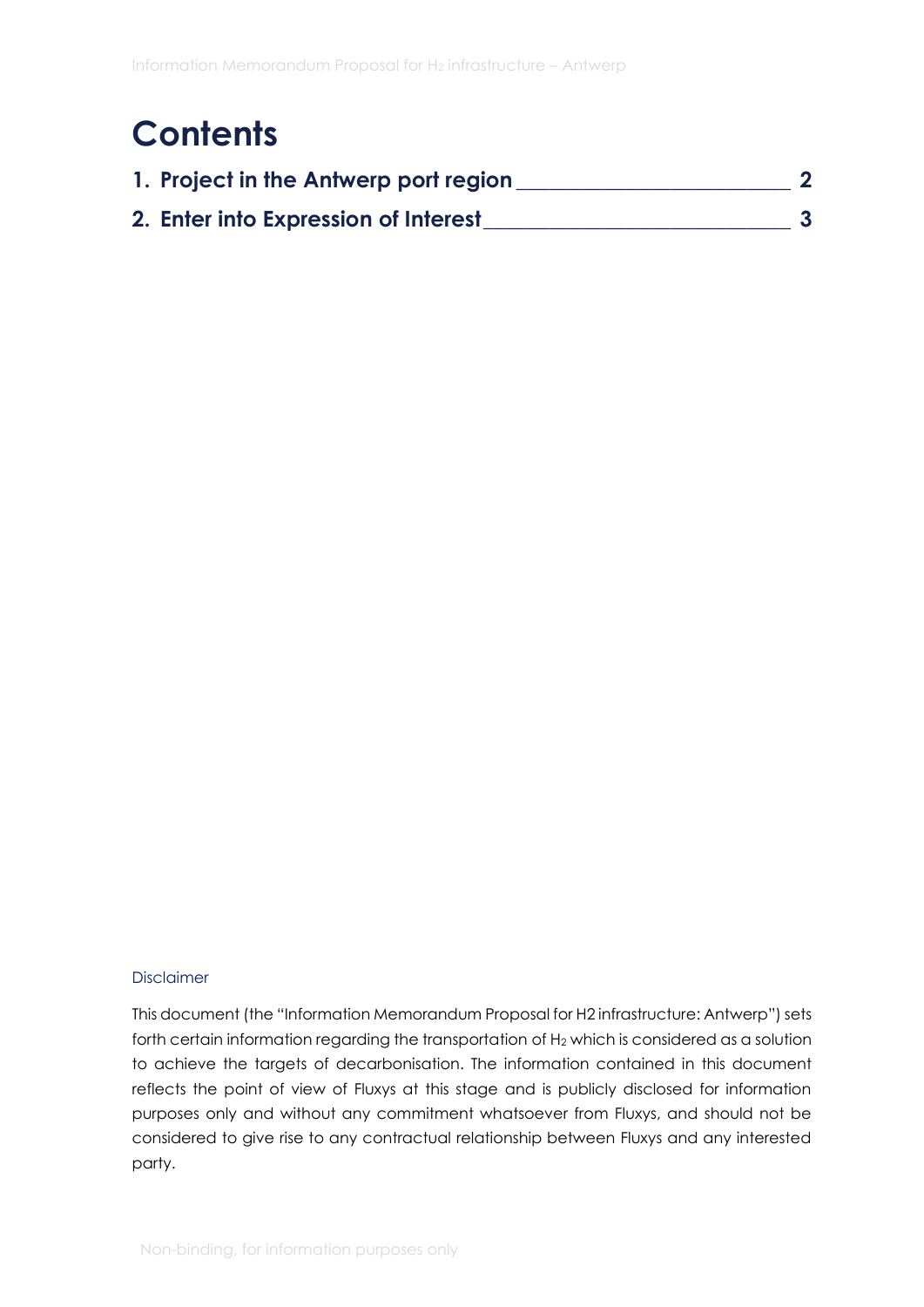## <span id="page-2-0"></span>**1. Project in the Antwerp port region**

Following the Request For Information and the Matchmaking phase, the market expressed a mature need for open access  $H_2$  infrastructure in the Antwerp port region. Fluxys has therefore worked out a specific  $H_2$  network proposal within the requested coverage area, taking market demand into account as well as existing infrastructure and potential future demand. The proposal, as depicted below, encompasses infrastructure both on the right bank as on the left bank, with a connection in the North with the border with the Netherlands and covers different areas:

- A: the left Bank along the Ketenislaan, Sint Annalaan, Geslecht, Molenweg, Sint Antioniusweg and Ploegweg.
- B: the right bank along the Scheldelaan from the border with the Netherlands down towards the Oosterweelsteenweg.
- C: a connection underneath the Scheldt river between both sections.
- D: a connection underneath the Kanaaldok B1 towards the NextGen site